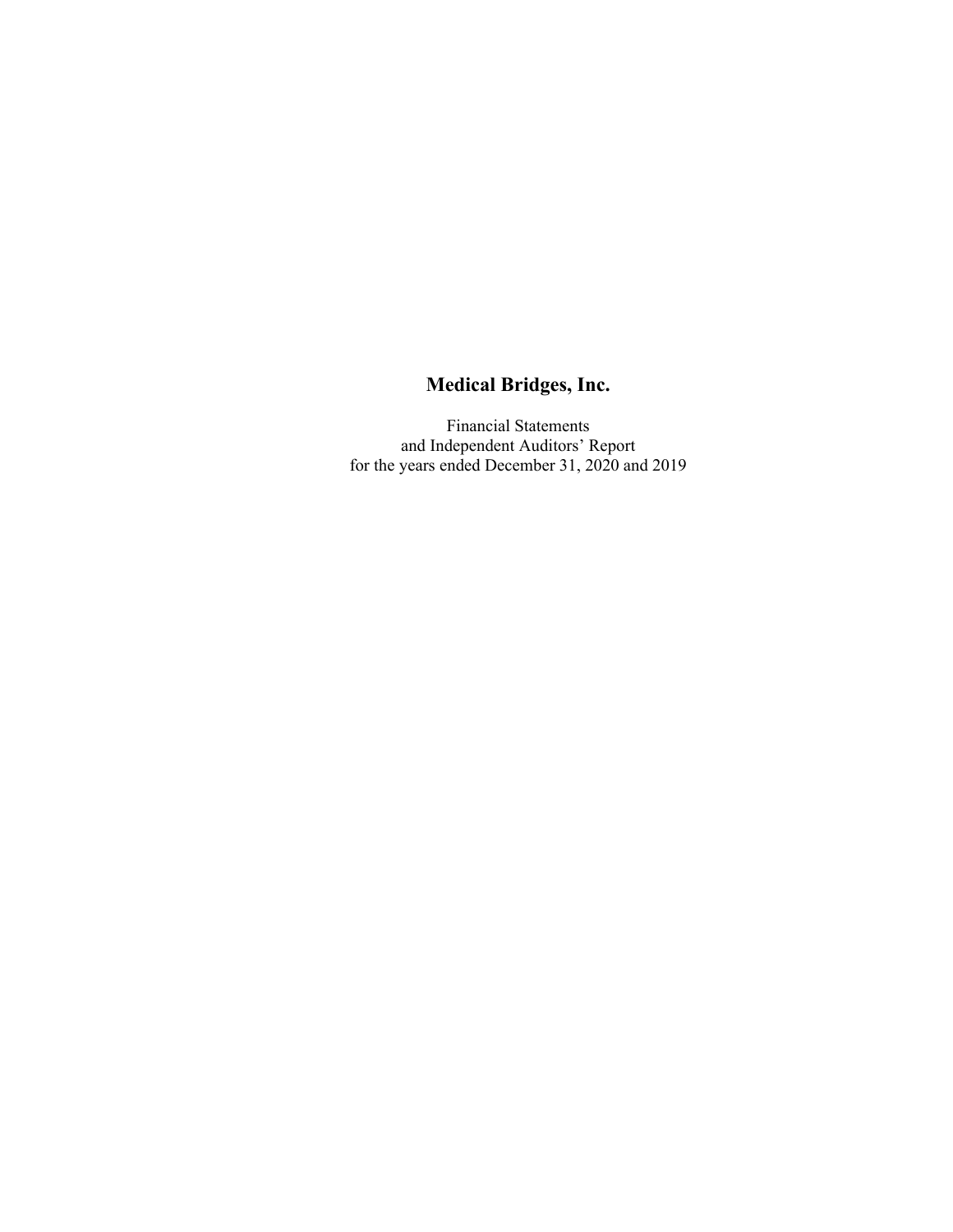|                                                                              | Page |
|------------------------------------------------------------------------------|------|
| <b>Independent Auditors' Report</b>                                          | 1    |
| <b>Financial Statements:</b>                                                 |      |
| Statements of Financial Position as of December 31, 2020 and 2019            | 2    |
| Statements of Activities for the years ended December 31, 2020 and 2019      | 3    |
| Statement of Functional Expenses for the year ended December 31, 2020        | 4    |
| Statement of Functional Expenses for the year ended December 31, 2019        | 5    |
| Statements of Cash Flows for the years ended December 31, 2020 and 2019      | 6    |
| Notes to Financial Statements for the years ended December 31, 2020 and 2019 |      |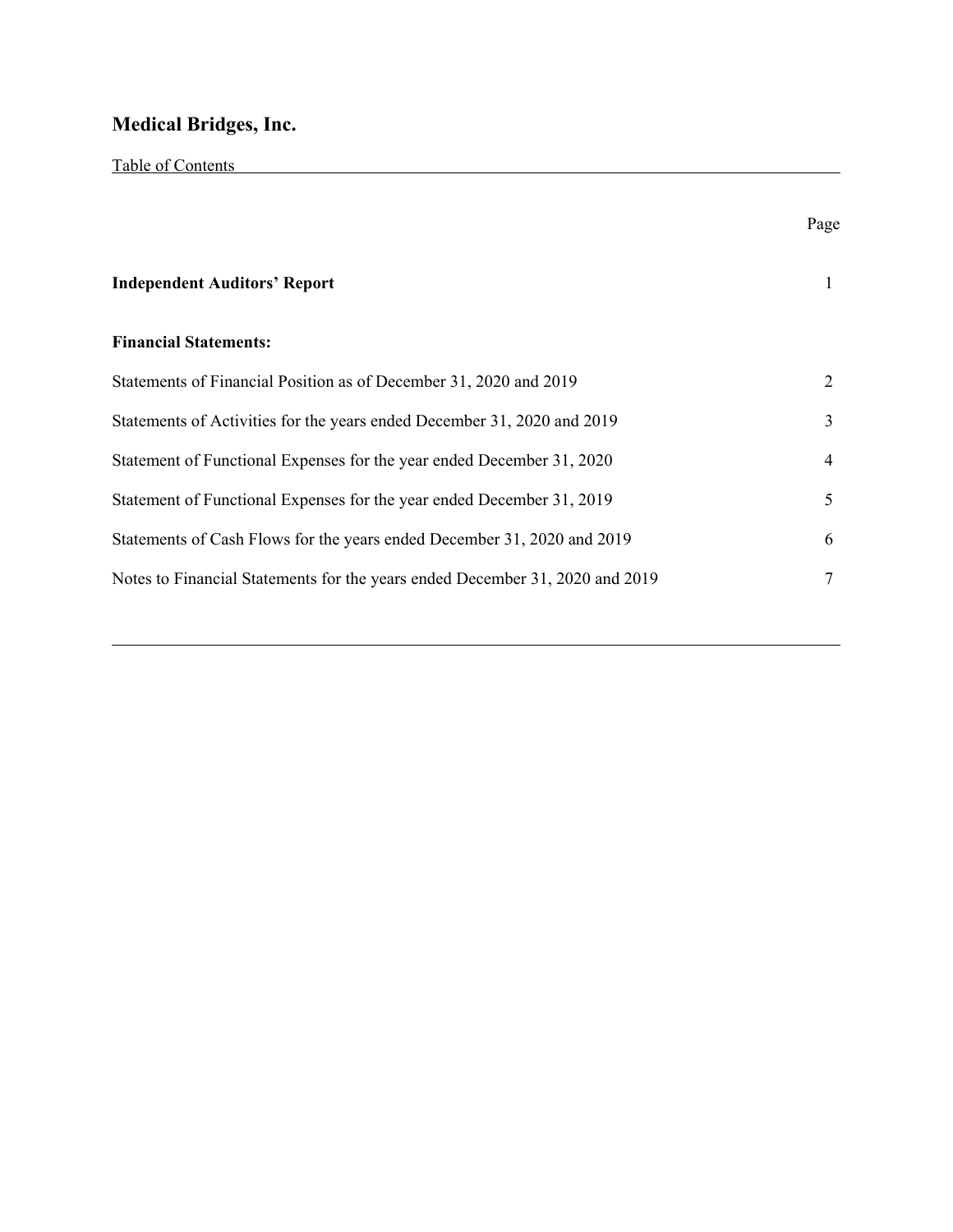

#### **Independent Auditors' Report**

To the Board of Directors of Medical Bridges, Inc.:

We have audited the accompanying financial statements of Medical Bridges, Inc., which comprise the statements of financial position as of December 31, 2020 and 2019 and the related statements of activities, of functional expenses, and of cash flows for the years then ended, and the related notes to the financial statements.

**Management's Responsibility for the Financial Statements –** Management is responsible for the preparation and fair presentation of these financial statements in accordance with accounting principles generally accepted in the United States of America; this includes the design, implementation, and maintenance of internal control relevant to the preparation and fair presentation of financial statements that are free from material misstatement, whether due to fraud or error.

**Auditors' Responsibility –** Our responsibility is to express an opinion on these financial statements based on our audits. We conducted our audits in accordance with auditing standards generally accepted in the United States of America. Those standards require that we plan and perform our audits to obtain reasonable assurance about whether the financial statements are free from material misstatement.

An audit involves performing procedures to obtain audit evidence about the amounts and disclosures in the financial statements. The procedures selected depend on the auditors' judgment, including the assessment of the risks of material misstatement of the financial statements, whether due to fraud or error. In making those risk assessments, the auditor considers internal control relevant to the entity's preparation and fair presentation of the financial statements in order to design audit procedures that are appropriate in the circumstances, but not for the purpose of expressing an opinion on the effectiveness of the entity's internal control. Accordingly, we express no such opinion. An audit also includes evaluating the appropriateness of accounting policies used and the reasonableness of significant accounting estimates made by management, as well as evaluating the overall presentation of the financial statements.

We believe that the audit evidence we have obtained is sufficient and appropriate to provide a basis for our audit opinion.

**Opinion –** In our opinion, the financial statements referred to above present fairly, in all material respects, the financial position of Medical Bridges, Inc. as of December 31, 2020 and 2019 and the changes in its net assets and its cash flows for the years then ended in accordance with accounting principles generally accepted in the United States of America.

Blazek & Vetterling

June 13, 2021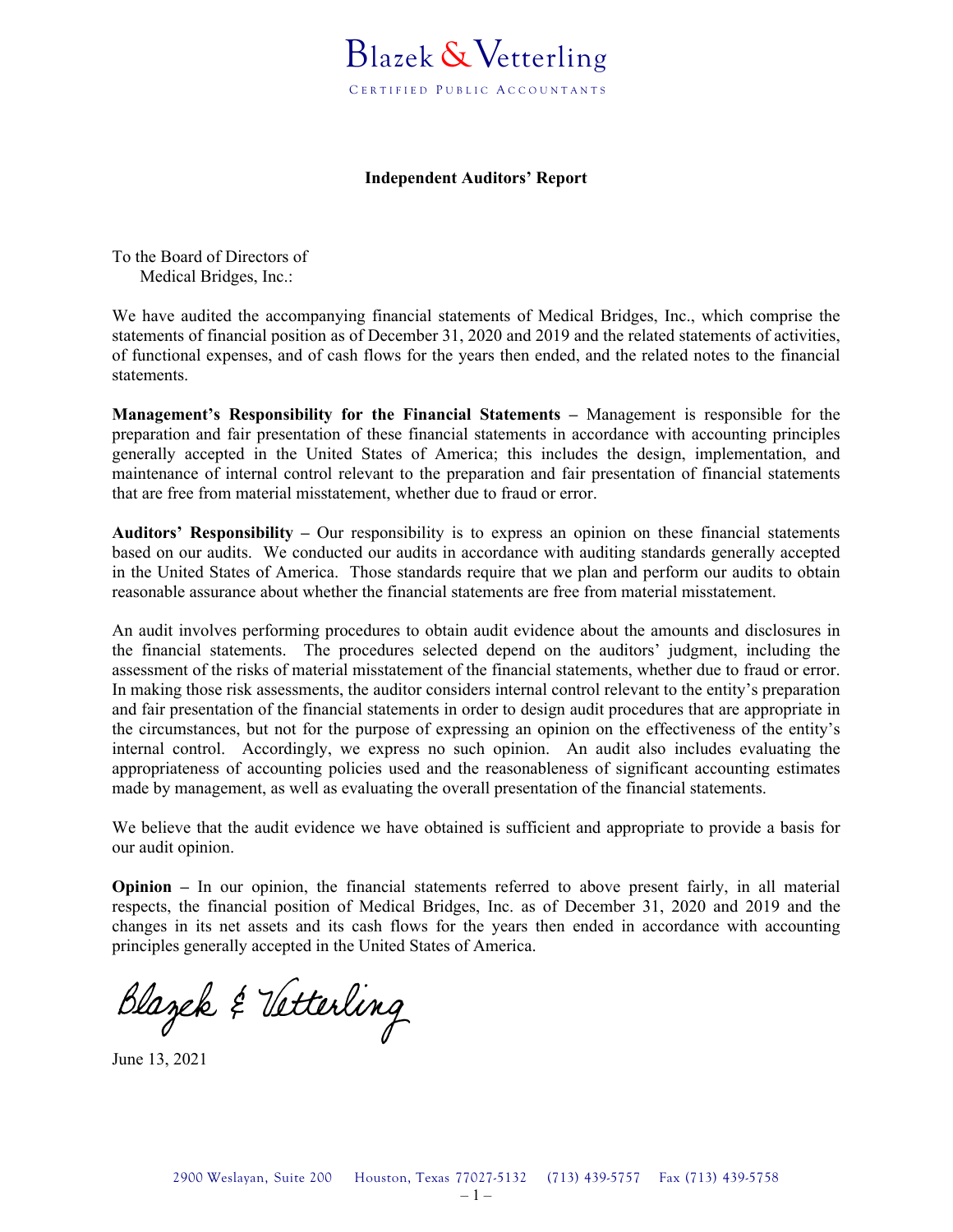## Statements of Financial Position as of December 31, 2020 and 2019

|                                                                                                                                                             | 2020                                           | 2019                                                      |
|-------------------------------------------------------------------------------------------------------------------------------------------------------------|------------------------------------------------|-----------------------------------------------------------|
| <b>ASSETS</b>                                                                                                                                               |                                                |                                                           |
| Cash<br>Inventory of donated medical supplies and equipment (Note 7)<br>Contributions receivable and other assets<br>Property, net (Note 3)                 | \$<br>114,473<br>1,280,198<br>6,500<br>605,965 | $\mathbb{S}$<br>84,648<br>1,337,602<br>155,600<br>617,694 |
| <b>TOTAL ASSETS</b>                                                                                                                                         | 2,007,136                                      | 2,195,544                                                 |
| <b>LIABILITIES AND NET ASSETS</b><br>Liabilities:<br>Accounts payable and accrued expenses<br>Advanced contributions for shipments<br>Note payable (Note 4) | \$<br>15,389<br>33,024<br>4,058                | $\mathbb{S}$<br>5,436<br>25,112<br>303,112                |
| <b>Total liabilities</b>                                                                                                                                    | 52,471                                         | 333,660                                                   |
| Net assets:<br>Without donor restrictions (Note 5)<br>With donor restrictions (Note 6)<br>Total net assets                                                  | 1,874,733<br>79,932<br>1,954,665               | 1,647,284<br>214,600<br>1,861,884                         |
| TOTAL LIABILITIES AND NET ASSETS                                                                                                                            | 2,007,136                                      | 2.195.544                                                 |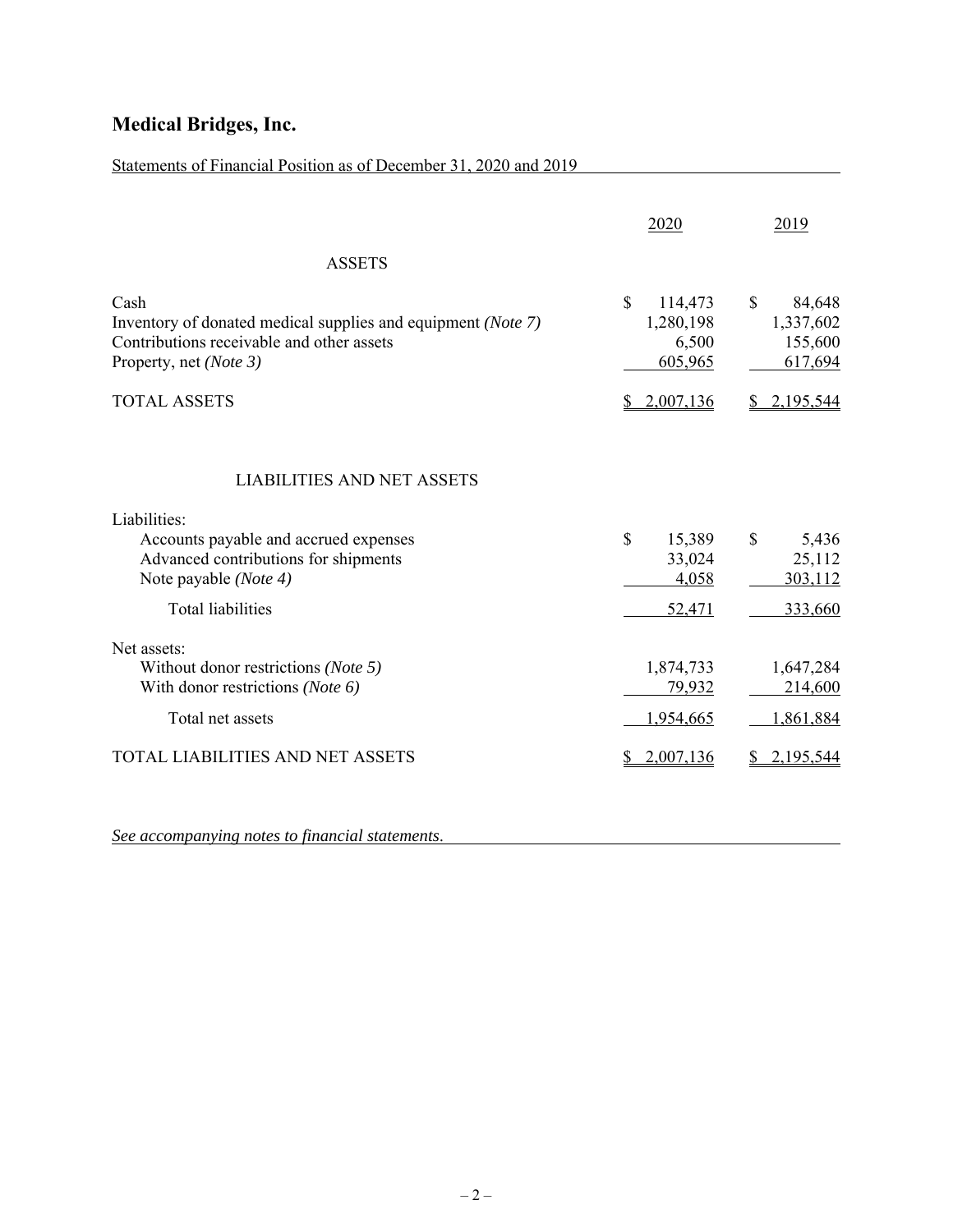## Statements of Activities for the years ended December 31, 2020 and 2019

|                                                          |                                      | 2020                                     |                    |                                             | 2019                                     |                    |
|----------------------------------------------------------|--------------------------------------|------------------------------------------|--------------------|---------------------------------------------|------------------------------------------|--------------------|
|                                                          | WITHOUT DONOR<br><b>RESTRICTIONS</b> | <b>WITH DONOR</b><br><b>RESTRICTIONS</b> | <b>TOTAL</b>       | <b>WITHOUT DONOR</b><br><b>RESTRICTIONS</b> | <b>WITH DONOR</b><br><b>RESTRICTIONS</b> | <b>TOTAL</b>       |
| <b>REVENUE:</b>                                          |                                      |                                          |                    |                                             |                                          |                    |
| Contributions of medical supplies and equipment (Note 7) | \$7,748,893                          |                                          | \$7,748,893        | \$6,420,829                                 |                                          | \$6,420,829        |
| Loss on valuation of inventory of donated medical        |                                      |                                          |                    |                                             |                                          |                    |
| supplies and equipment                                   | (54, 940)                            |                                          | (54, 940)          | (256, 639)                                  |                                          | (256, 639)         |
| Contributions restricted for shipments<br>Contributions  | 330,841                              | \$<br>622,782<br>13,500                  | 622,782<br>344,341 | 188,578                                     | \$<br>514,250<br>10,000                  | 514,250<br>198,578 |
| Special events                                           | 352,807                              |                                          | 352,807            | 260,705                                     |                                          | 260,705            |
| Direct donor benefit costs of special events             | (12, 875)                            |                                          | (12, 875)          | (52, 283)                                   |                                          | (52, 283)          |
| Total revenue                                            | 8,364,726                            | 636,282                                  | 9,001,008          | 6,561,190                                   | 524,250                                  | 7,085,440          |
| Net assets released from restrictions:                   |                                      |                                          |                    |                                             |                                          |                    |
| Expenditures for program purposes                        | 605,350                              | (605,350)                                |                    | 514,250                                     | (514,250)                                |                    |
| Expiration of time restrictions                          | 165,600                              | (165,600)                                |                    | 201,900                                     | (201,900)                                |                    |
| Total                                                    | 9,135,676                            | (134, 668)                               | 9,001,008          | 7,277,340                                   | (191,900)                                | 7,085,440          |
| <b>EXPENSES:</b>                                         |                                      |                                          |                    |                                             |                                          |                    |
| Program services:                                        |                                      |                                          |                    |                                             |                                          |                    |
| Shipments of medical supplies and equipment (Note 7)     | 7,716,763                            |                                          | 7,716,763          | 8,312,525                                   |                                          | 8,312,525          |
| Distribution and warehousing                             | 742,361                              |                                          | 742,361            | 611,473                                     |                                          | 611,473            |
| Total program services                                   | 8,459,124                            |                                          | 8,459,124          | 8,923,998                                   |                                          | 8,923,998          |
| Management and general                                   | 306,645                              |                                          | 306,645            | 264,182                                     |                                          | 264,182            |
| Fundraising                                              | 142,458                              |                                          | 142,458            | 140,845                                     |                                          | 140,845            |
| Total expenses                                           | 8,908,227                            |                                          | 8,908,227          | 9,329,025                                   |                                          | 9,329,025          |
| <b>CHANGES IN NET ASSETS</b>                             | 227,449                              | (134, 668)                               | 92,781             | (2,051,685)                                 | (191,900)                                | (2,243,585)        |
| Net assets, beginning of year                            | 1,647,284                            | 214,600                                  | 1,861,884          | 3,698,969                                   | 406,500                                  | 4,105,469          |
| Net assets, end of year                                  | \$1,874,733                          | 79,932                                   | \$1,954,665        | \$1,647,284                                 | 214,600                                  | \$1,861,884        |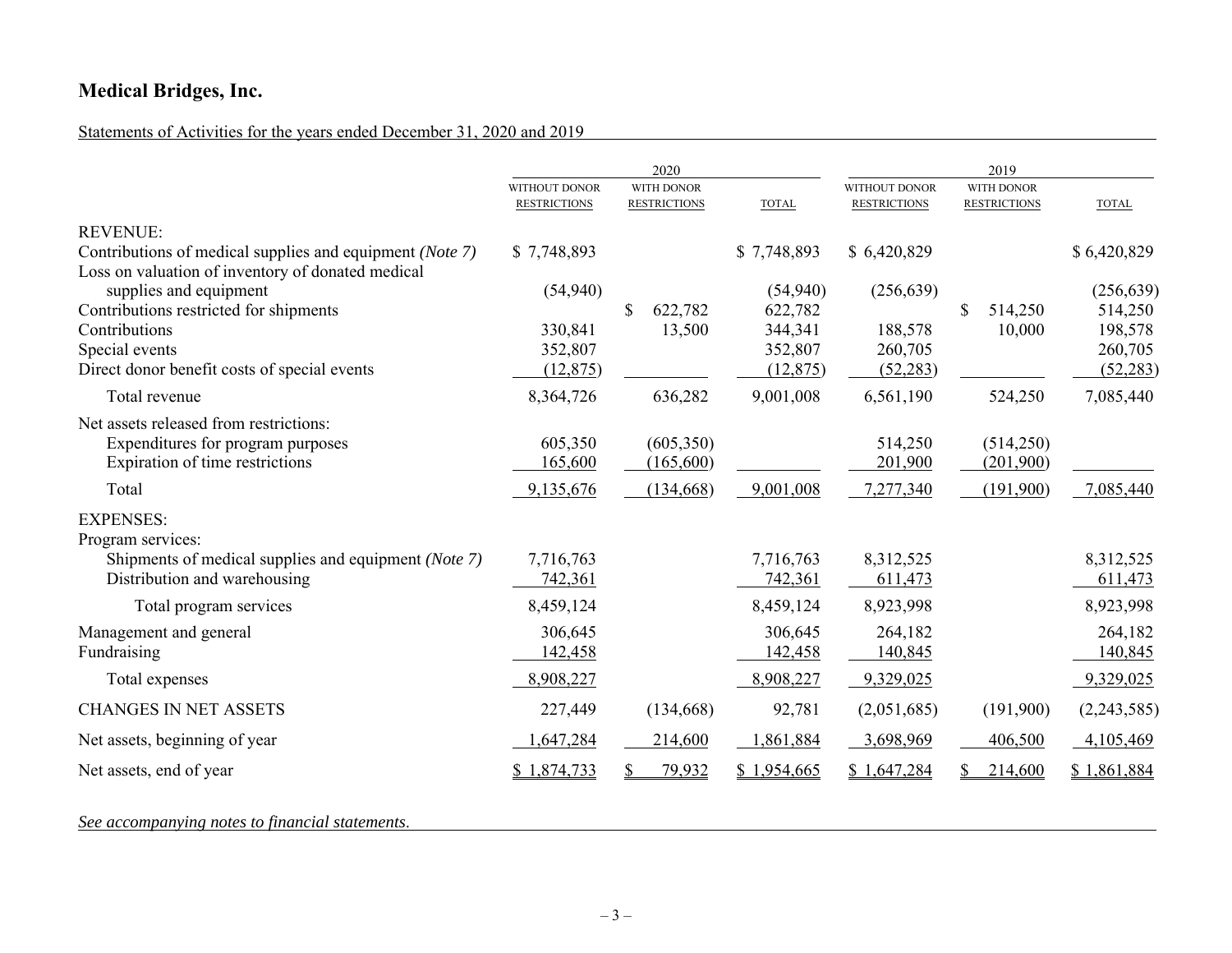## Statement of Functional Expenses for the year ended December 31, 2020

|                                              | PROGRAM<br><b>SERVICES</b> | MANAGEMENT<br><b>AND</b><br><b>GENERAL</b> | <b>FUNDRAISING</b>  | <b>TOTAL</b> |
|----------------------------------------------|----------------------------|--------------------------------------------|---------------------|--------------|
| Shipments of medical supplies                |                            |                                            |                     |              |
| and equipment                                | \$7,716,763                |                                            |                     | \$7,716,763  |
| Payroll and related benefits                 | 518,355                    | $\mathbf{\$}$<br>218,759                   | \$<br>84,734        | 821,848      |
| Office supplies and expense                  | 71,060                     | 7,690                                      | 8,411               | 87,161       |
| Postage and printing                         | 35,948                     | 145                                        | 7,174               | 43,267       |
| Depreciation                                 | 12,054                     | 12,054                                     | 12,073              | 36,181       |
| Communications                               | 15,853                     | 8,175                                      | 6,153               | 30,181       |
| Professional services                        | 4,360                      | 21,910                                     | 2,000               | 28,270       |
| Insurance                                    | 18,537                     | 2,849                                      | 3,166               | 24,552       |
| Repair and maintenance                       | 24,331                     |                                            |                     | 24,331       |
| Contract labor                               | 2,988                      | 10,501                                     | 10,501              | 23,990       |
| Utilities                                    | 16,670                     | 1,876                                      | 1,249               | 19,795       |
| Transportation                               | 17,644                     |                                            |                     | 17,644       |
| Interest expense                             |                            | 3,556                                      |                     | 3,556        |
| Other                                        | 4,561                      | 19,130                                     | 6,997               | 30,688       |
| Total expenses                               | \$8,459,124                | 306,645<br>S                               | <u>142,458</u><br>S | 8,908,227    |
| Direct donor benefit costs of special events |                            |                                            |                     | 12,875       |
| Total                                        |                            |                                            |                     | \$ 8,921,102 |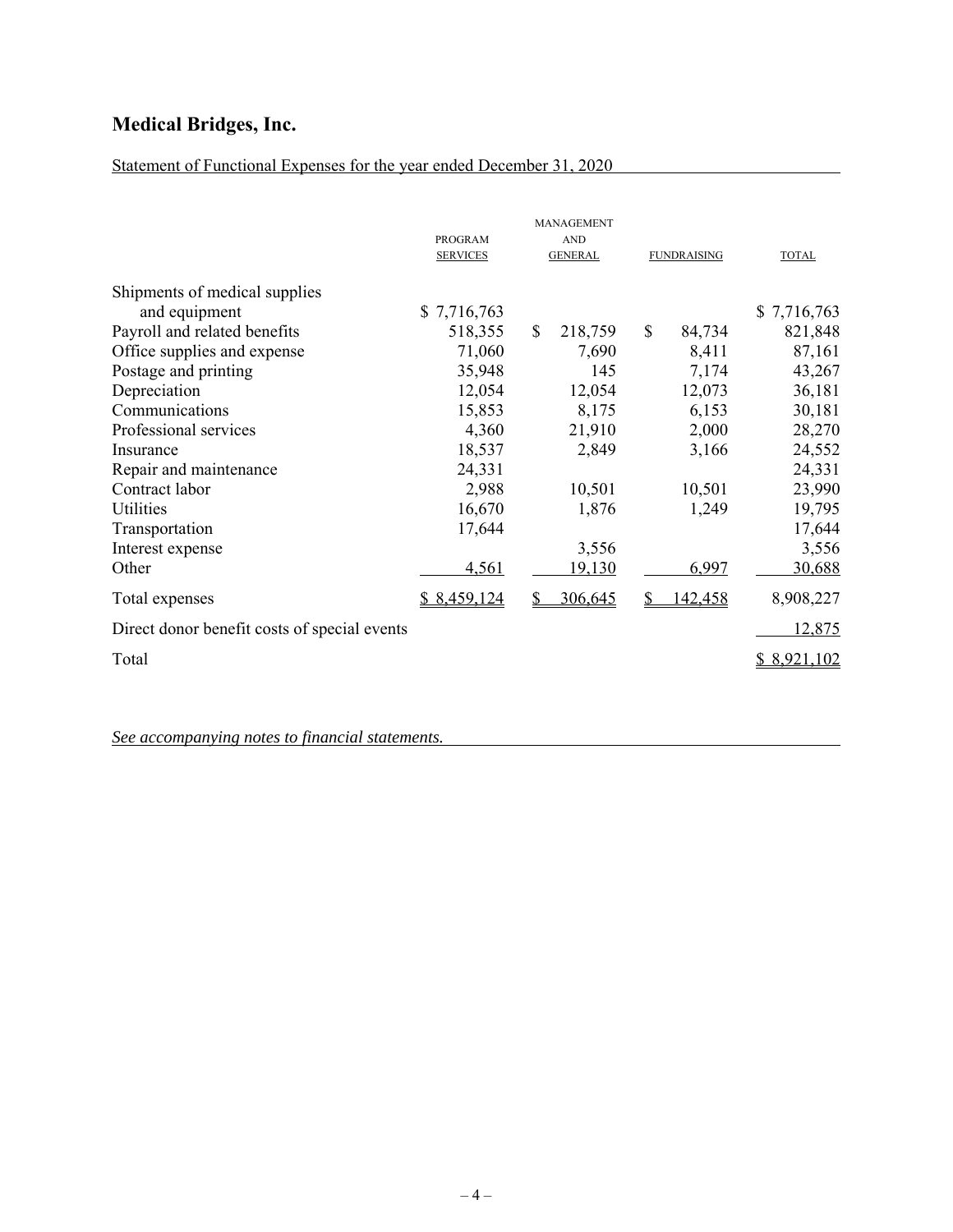## Statement of Functional Expenses for the year ended December 31, 2019

|                                              | PROGRAM<br><b>SERVICES</b> | MANAGEMENT<br><b>AND</b><br><b>GENERAL</b> | <b>FUNDRAISING</b>     | <b>TOTAL</b>       |
|----------------------------------------------|----------------------------|--------------------------------------------|------------------------|--------------------|
| Shipments of medical supplies                |                            |                                            |                        |                    |
| and equipment                                | \$ 8,312,525               |                                            |                        | \$8,312,525        |
| Payroll and related benefits                 | 391,206                    | $\mathbb{S}$<br>193,504                    | $\mathbb{S}$<br>75,930 | 660,640            |
| Office supplies and expense                  | 47,044                     | 6,294                                      | 1,901                  | 55,239             |
| Postage and printing                         | 25,135                     | 183                                        | 4,904                  | 30,222             |
| Depreciation                                 | 12,122                     | 12,122                                     | 12,122                 | 36,366             |
| Communications                               | 17,501                     | 6,146                                      | 5,687                  | 29,334             |
| Professional services                        |                            | 20,720                                     | 21,550                 | 42,270             |
| Insurance                                    | 15,095                     | 2,875                                      | 2,981                  | 20,951             |
| Repair and maintenance                       | 52,893                     |                                            |                        | 52,893             |
| Contract labor                               | 11,746                     |                                            |                        | 11,746             |
| Utilities                                    | 18,077                     | 1,859                                      | 1,241                  | 21,177             |
| Transportation                               | 16,882                     |                                            |                        | 16,882             |
| Interest expense                             |                            | 12,164                                     |                        | 12,164             |
| Other                                        | 3,772                      | 8,315                                      | <u>14,529</u>          | 26,616             |
| Total expenses                               | \$8,923,998                | 264,182<br>S                               | 140,845<br>S           | 9,329,025          |
| Direct donor benefit costs of special events |                            |                                            |                        | 52,283             |
| Total                                        |                            |                                            |                        | <u>\$9,381,308</u> |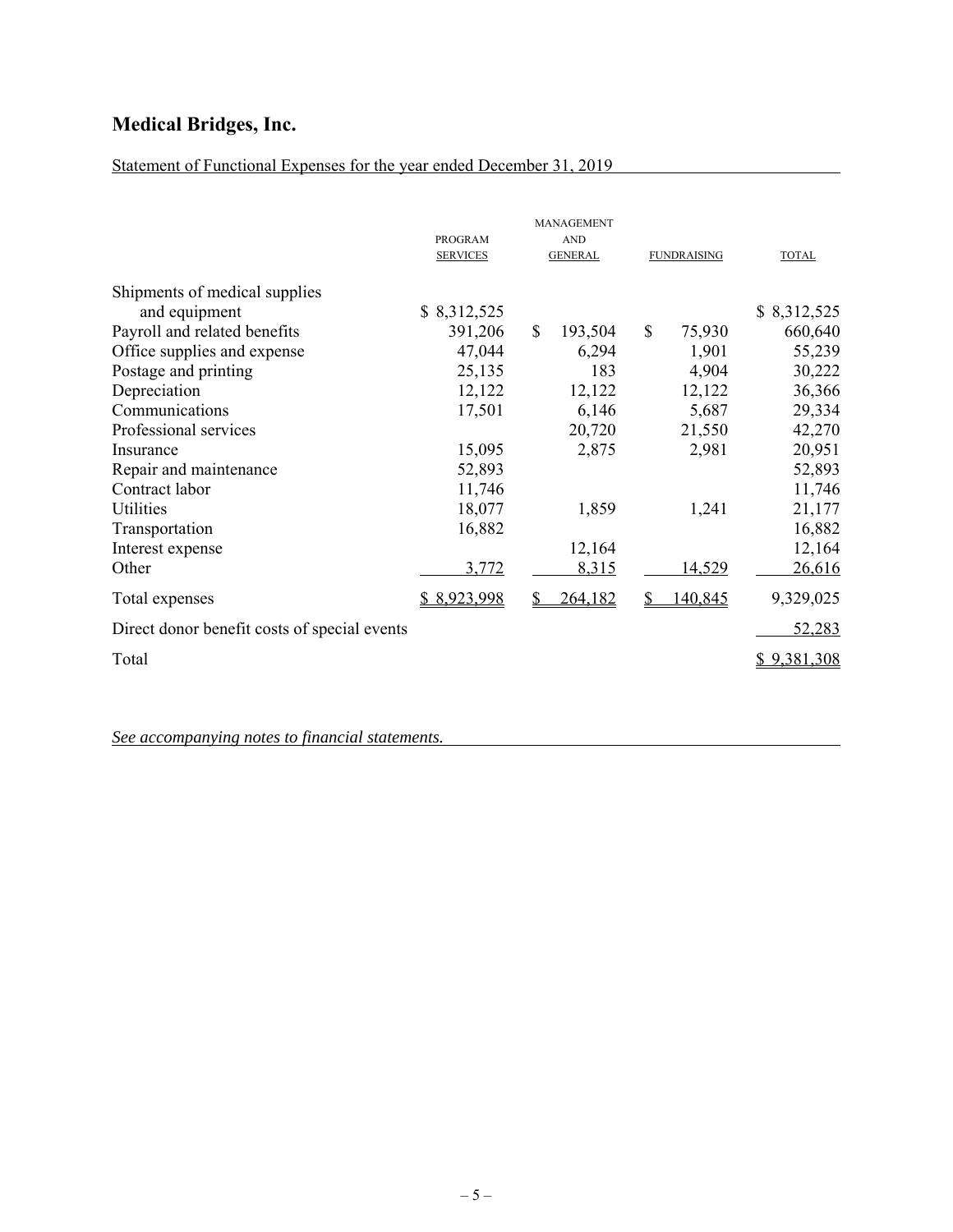## Statements of Cash Flows for the years ended December 31, 2020 and 2019

|                                                                                                                          | 2020          | 2019         |
|--------------------------------------------------------------------------------------------------------------------------|---------------|--------------|
| CASH FLOWS FROM OPERATING ACTIVITIES:                                                                                    |               |              |
| Changes in net assets<br>Adjustments to reconcile changes in net assets to net cash<br>provided by operating activities: | \$<br>92,781  | (2,243,585)  |
| Donated equipment                                                                                                        | (24, 452)     |              |
| Depreciation<br>Changes in operating assets and liabilities:                                                             | 36,181        | 36,366       |
| Inventory of donated medical supplies and equipment                                                                      | 57,404        | 2,158,636    |
| Contributions receivable and other assets                                                                                | 149,100       | 151,900      |
| Accounts payable and accrued expenses                                                                                    | 9,953         | (4,229)      |
| Advanced contributions for shipments                                                                                     | 7,912         | (44, 083)    |
| Net cash provided by operating activities                                                                                | 328,879       | 55,005       |
| <b>CASH FLOWS FROM FINANCING ACTIVITIES:</b>                                                                             |               |              |
| Proceeds from note payable                                                                                               | 142,536       | 609,375      |
| Repayment of note payable                                                                                                | (441, 590)    | (600, 944)   |
| Net cash provided (used) by financing activities                                                                         | (299, 054)    | 8,431        |
| NET CHANGE IN CASH                                                                                                       | 29,825        | 63,436       |
| Cash, beginning of year                                                                                                  | 84,648        | 21,212       |
| Cash, end of year                                                                                                        | \$<br>114,473 | \$<br>84,648 |
| Supplemental disclosure of cash flow information:<br>Interest paid                                                       | \$3,556       | \$12,164     |
| See accompanying notes to financial statements.                                                                          |               |              |

 $-6-$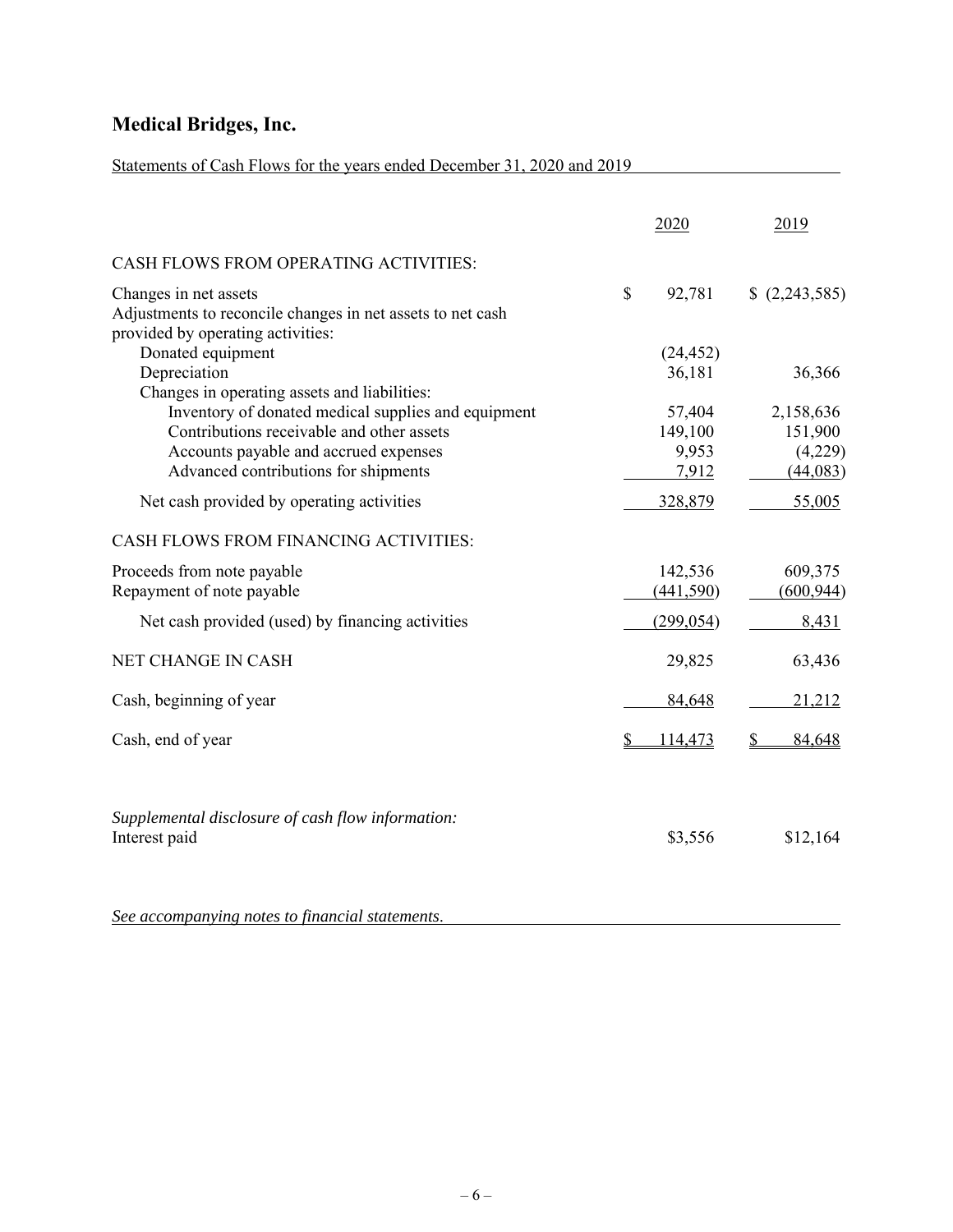Notes to Financial Statements for the years ended December 31, 2020 and 2019

### **NOTE 1 – ORGANIZATION AND SIGNIFICANT ACCOUNTING POLICIES**

Organization – Medical Bridges, Inc. (Medical Bridges) is a non-profit organization whose mission is to bridge the healthcare gap by procuring medical, dental and surgical supplies and equipment for redistribution to qualified organizations and medical missions primarily in the developing world. Medical Bridges is located in Houston, Texas and receives donations of medical supplies and equipment from hospitals, clinics, physician's offices, medical supply companies, home health agencies, and private individuals.

Federal income tax status – Medical Bridges is exempt from federal income tax under  $\S501(c)(3)$  of the Internal Revenue Code and is classified as a public charity under  $\S509(a)(1)$  and  $\S170(b)(1)(A)(vi)$ .

Inventory of donated medical supplies and equipment is reported at cost. The cost of donated inventory is based upon the estimated fair value at the date of gift.

Contributions receivable that are expected to be collected within one year are reported at net realizable value. Amounts that are expected to be collected in more than one year are discounted, if material, to estimate the present value of future cash flows.

Property is reported at cost if purchased and at fair value at the date of gift if donated. Depreciation is provided on a straight-line basis over estimated useful lives of 39 years for buildings and improvements and 5 to 7 years for furniture, equipment, and vehicles.

Net asset classification – Net assets, revenue, gains, and losses are classified based on the existence or absence of donor-imposed restrictions, as follows:

- *Net assets without donor restrictions* are not subject to donor-imposed restrictions even though their use may be limited in other respects such as by contract or board designation.
- *Net assets with donor restrictions* are subject to donor-imposed restrictions. Restrictions may be temporary in nature, such as those that will be met by the passage of time or use for a purpose specified by the donor, or may be perpetual in nature, where the donor stipulates that resources be maintained in perpetuity. Net assets are released from restrictions when the stipulated time has elapsed, or purpose has been fulfilled, or both.

Contributions are recognized as revenue at fair value when an unconditional commitment is received from the donor. Contributions received with donor stipulations that limit their use are classified as *with donor restrictions*. Conditional contributions are subject to one or more barriers that must be overcome before Medical Bridges is entitled to receive or retain the funding. Conditional contributions are recognized in the same manner when the conditions have been met. Contributions restricted for shipment agreements are conditioned upon substantial completion of sourcing medical supplies and equipment and readying them for shipment. Funding received before these conditions are met is reported as advanced contributions for shipments.

In 2020 and 2019, one contributor agreement represents 76% and 74%, respectively, of total contributions restricted for shipments.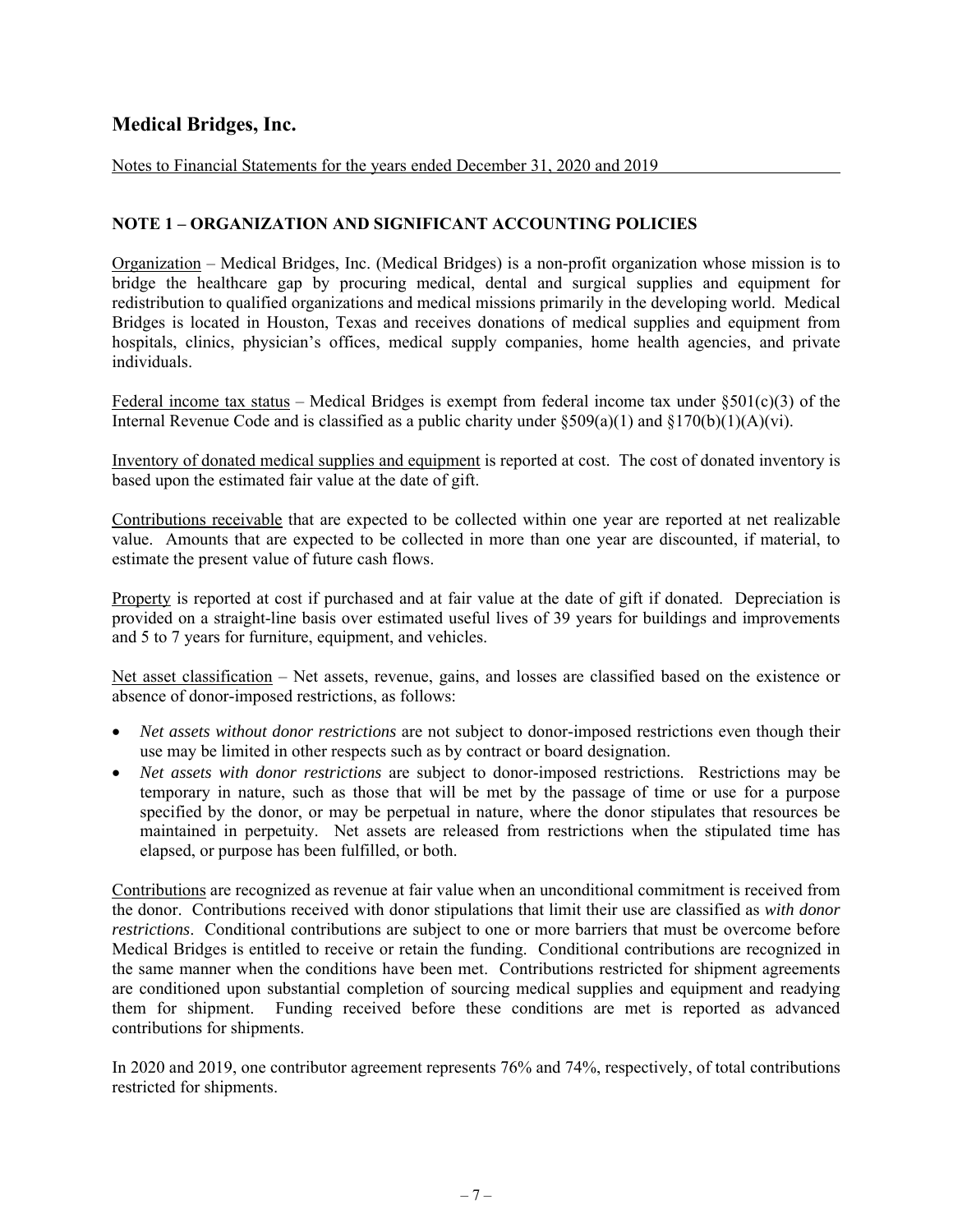Non-cash contributions are recognized as revenue at fair value when an unconditional commitment is received from the donor. The related expense is recognized as the donated medical supplies and equipment is distributed by Medical Bridges. Contributions of services are recognized when services received (a) create or enhance nonfinancial assets or (b) require specialized skills, are provided by individuals possessing those skills, and would typically need to be purchased if not provided by donation.

Special event revenue is the total amount paid by attendees of an event and includes elements of both contributions and exchange transactions. Special event revenue is recognized when the event occurs. Direct donor benefit costs represent the cost of goods and services provided to attendees of the special events.

Functional allocation of expenses – Expenses are reported by their functional classification. Program services are the direct conduct or supervision of activities that fulfill the purposes for which the organization exists. Fundraising activities include the solicitation of contributions of money, securities, materials, facilities, other assets, and time. Management and general activities are not directly identifiable with specific program or fundraising activities. Expenses that are attributable to more than one activity are allocated among the activities benefitted. Salaries and related costs are allocated on the basis of estimated time and effort expended. Depreciation and occupancy costs are allocated based on estimated square footage. Utilities and information technology costs are allocated based on estimates of time and costs of specific utilities and technology utilized.

Estimates – Management must make estimates and assumptions to prepare financial statements in accordance with generally accepted accounting principles. These estimates and assumptions affect the reported amounts of assets and liabilities, the disclosure of contingent assets and liabilities, the amounts of reported revenue and expenses, and the allocation of expenses among various functions. Actual results could vary from the estimates that were used.

### **NOTE 2 – LIQUIDITY AND AVAILABILITY OF RESOURCES**

Financial assets available for general expenditure, that is, without donor or other restrictions limiting their use within one year of December 31 comprise the following:

|                                                          |    | 2020         | 2019    |
|----------------------------------------------------------|----|--------------|---------|
| Financial assets:                                        |    |              |         |
| Cash                                                     | S. | $114,473$ \$ | 84.648  |
| Contributions receivable                                 |    | 3.500        | 155,600 |
| Total financial assets available for general expenditure |    | 117.973      | 240,248 |

For purposes of analyzing resources available to meet general expenditures over a 12-month period, Medical Bridges considers all expenditures related to its ongoing mission of bridging the healthcare gap worldwide by procuring and distributing medical supplies and equipment to underserved communities, as well as the conduct of services undertaken to support those activities, to be general expenditures. Medical Bridges funds general expenditures in excess of financial assets available to meet cash needs with future contributions for shipments and other contributions.

In March 2020, the Director-General of the World Health Organization declared a pandemic related to the global outbreak of the new coronavirus COVID-19 and a national emergency was declared in the United States. In fiscal year 2020, Medical Bridges curtailed in-person program activities and cancelled or postponed in-person events. The extent of the impact of COVID-19 on Medical Bridges' future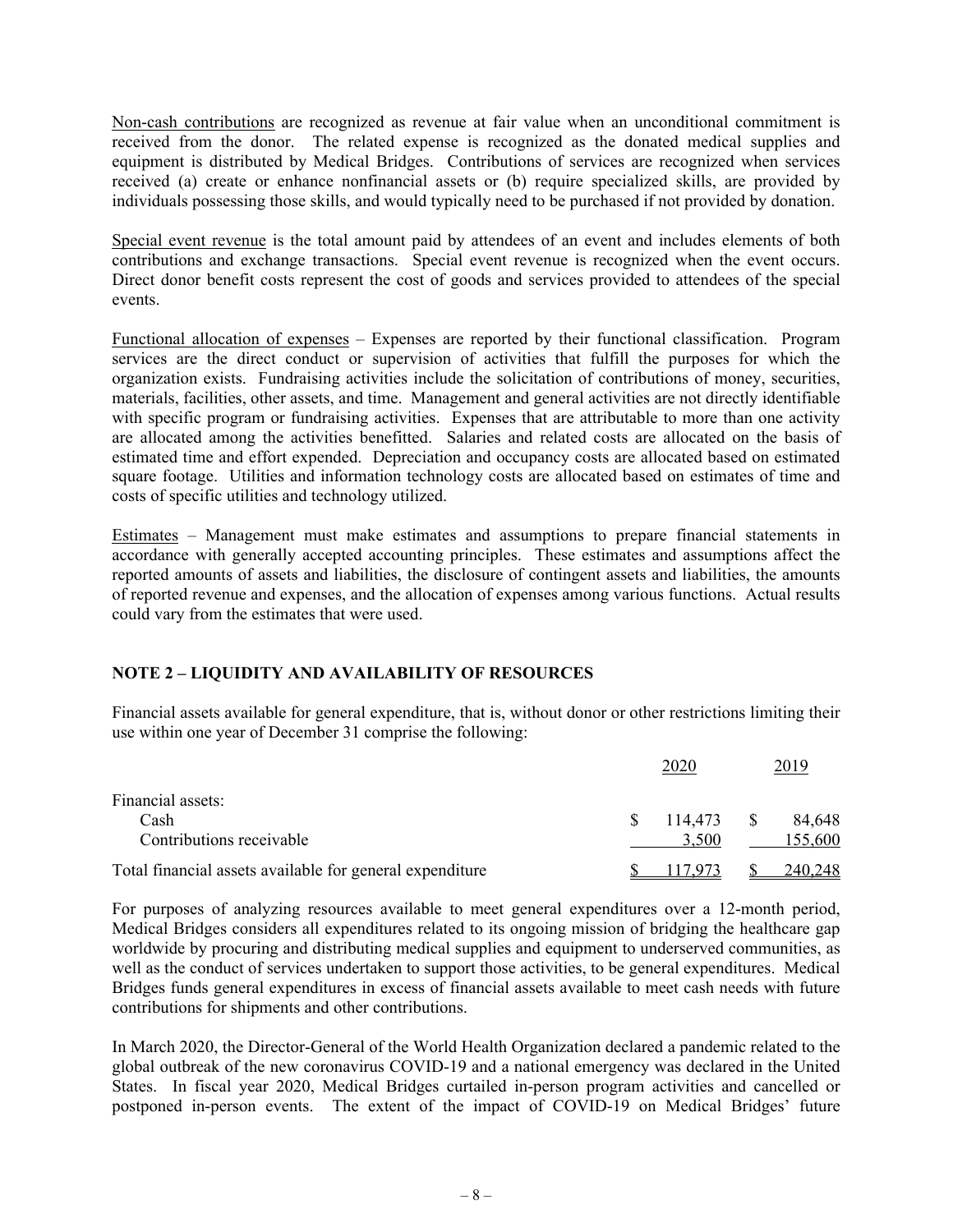operational and financial performance will depend on developments such as the duration and spread of the outbreak, and the impact on Medical Bridges' donors and global partners, all of which continue to be uncertain and cannot be predicted.

Medical Bridges regularly monitors liquidity required to meet its operating needs and other contractual commitments. The organization has various sources of liquidity at its disposal, including cash, contributions receivable, and a \$350,000 equity line of credit with an available balance of \$345,967 as of December 31, 2020. Medical Bridges has utilized its line of credit to fund operating costs in periods of negative operating cash with a policy to pay down the balance as cash is available.

### **NOTE 3 – PROPERTY**

Property is comprised of the following:

|                                                     | 2020                    | 2019                    |
|-----------------------------------------------------|-------------------------|-------------------------|
| Land<br>Buildings and improvements                  | \$<br>96,313<br>769,413 | 96,313<br>769,413       |
| Furniture and equipment<br>Vehicles                 | 168,470<br>47,234       | 144,019<br>47,234       |
| Total property, at cost<br>Accumulated depreciation | 1,081,430<br>(475, 465) | 1,056,979<br>(439, 285) |
| Property, net                                       | 605,965                 | 617.694                 |

### **NOTE 4 – NOTE PAYABLE**

Medical Bridges has a \$350,000 business line of credit with a bank, collateralized by property, expiring April 25, 2026, with an interest rate of 5% at December 31, 2020. At December 31, 2020 and 2019, \$4,058 and \$296,381, respectively, was outstanding under this line of credit. Medical Bridges had one outstanding vehicle financing loan with a balance of \$13,470 at December 31, 2019, which was paid in full before December 31, 2020.

#### **NOTE 5 – NET ASSETS WITHOUT DONOR RESTRICTIONS**

Net assets without donor restrictions are comprised of the following:

|                                                                                                            | 2020                             | 2019                               |
|------------------------------------------------------------------------------------------------------------|----------------------------------|------------------------------------|
| Property and equipment, net<br>Inventory of donated medical supplies and equipment<br>Undesignated deficit | 605,965<br>1,280,198<br>(11.430) | 610.963<br>1,337,602<br>(301, 281) |
| Total net assets without donor restrictions                                                                | 1,874,733                        | 1.647.284                          |